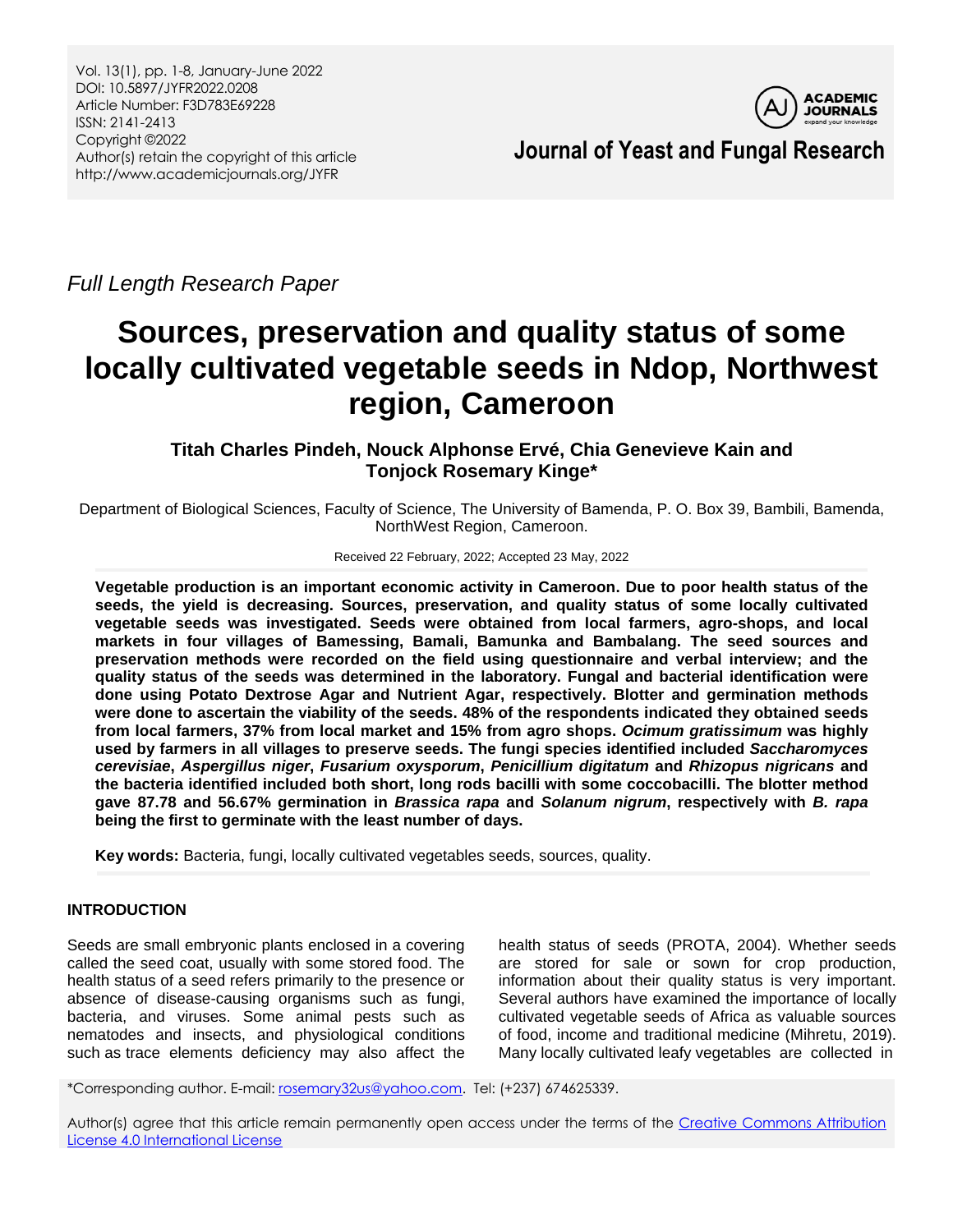their natural growing habitats as wild species (Schippers, 2000). Out of the 150 food-plants commonly consumed by man, 115 are locally cultivated African species (Kiambi and Atta-Krah, 2003).

Cameroon is endowed with enormous agricultural potentials, which contribute significantly to poverty reduction and sustainable development. About 75% of the active population of Cameroon is involved in agricultural production which accounts for about 50% of the total exports (MINEFI, 2002). Thus, the health of these locally cultivated vegetable seeds must be taken into consideration when working on crop production. Also, a very nutritive herbaceous leafy vegetable called *Cleome gynandra* is locally cultivated in many parts of sub-Sahara Africa (Wasonga et al., 2015; Zharare, 2012); and it is mainly cultivated by subsistence farmers or semi-domesticated (Muasya et al., 2009). Quality seed is a key element for a successful crop production (Kameswara et al., 2017). Seed quality is determined by several internal and external factors that influence seed development and maturation. Seed samples of most African locally cultivated vegetables collected from farmer's stores and other sources had a germination percentage in the range of 15 to 92% (Abukutsa-Onyango, 2003). Both fungal and bacterial growth affects both the seeds and the vegetable plant itself, including its roots and leaves. Some of these pathogens affecting locally cultivated leafy vegetables in Ndop are *Fusarium, Phytophthora, Pythium*, powdery mildew, leaf spots of cabbage, gray mold and *Rhizoctonia*. *Ralstonia solanacearum* is a bacterial pathogen-causing wilt in which the plant wilts and dies. *Choanephora* (a fungal disease), causes white rust, which appears like blisters on the leaves. The disease Anthracnose affects eggplant in Ndop (Khoo et al., 2022).

The seed borne disease can affect the next generation of seeds if care is not taken. They affect the quality status of seeds in different ways like seed rots, seedling decay, discoloration, reduced size of seeds and twisting of seeds (Berinnyuy and Fontem, 2011). Fungi are considered as the most important pathogens for seeds (Baskin and Baskin, 2001), thus reducing their survival and germination rate is very important (Schafer and Kotanen, 2004). The effects of infective fungi on seeds and seedlings include poor germination, low seedling vigour and even complete failure of seedling establishment, leading to low yield quantity and quality (Dykstra and Braumandl, 2006). Most researchers concentrate on the medicinal values of seeds, the food properties, and seed dormancy. However, based on available literature, very little or no work has been done on seed sources, preservation, and quality status of locally cultivated vegetable seeds and Ndop Central, North-West Region of Cameroon is not an exception. In this respect, this study was set to determine the sources of seeds, their modes of preservation and the quality status of seeds in Ndop Central, North-West Region of Cameroon.

#### **MATERIALS AND METHODS**

#### **Study area**

Ndop is situated in the Northwest Region of Cameroon, precisely in the Ngoketunjia Division between latitudes 05°15′ to 06°11′N and longitude 10°15′ to 10°50′E. It is located between the Bamenda Mountains and the Oku Massif part of the Cameroon volcanic line and bordered to the West by the Eastern escarpment (Sabga) and is characterized by colluvial and alluvial flood plains (1150 to 1200 masl). It is about 45 km from the regional capital of Northwest of Cameroon, Bamenda. It is bounded to west by Mezam Division, to the North by Babessi Subdivision, to the south by Balikumbat and to the east by River Noun and part of the West Region (Lambi, 1999). Ndop Central Subdivision has a total surface area of 1126 km <sup>2</sup> with a total population of about 104,361 inhabitants as of 2017 (Council Development Plan). This population is unevenly distributed in the four villages (Bamessing, Bamali, Bamunka and Bambalang) consisting of 71 quarters. The map of the study area is as shown in Figure 1.

#### **Questionnaire administration**

Socio economic surveys were carried out in the study area to identify the different seed sources, and preservation methods. The different seed sources and preservation methods used by the different stakeholders (farmers, agricultural shop owners) were studied. In the study area, a total of 240 semi-structured, open- and closed-ended questionnaires were administered to inhabitants of the four villages that made up the Ndop Central Subdivision (Bamessing, Bamali, Bamunka and Bamabalang). Before administering questionnaires and conducting verbal interviews, the consent of the participants was obtained. Sixty questionnaires were randomly distributed to locally cultivated vegetable seeds dealers (farmers, seed sellers in local markets and agro shop owners) in each village. Each questionnaire was made up of 47 questions. These questions were grouped in three sections A, B and C. Section A comprised of demographic information, section B comprised of seed sources and section C focused on preservation methods. These questionnaires were distributed at home, on the farmlands and even in the markets where the farmers were found. There were verbal interviews, as well, on the field even in the market during seed collection for better understanding of seed sources and preservation methods. Of the 47 questions per questionnaire, 36 were used for evaluation concerning the seed sources and preservation methods; while 11 were used to obtain demographic information like the gender of the seed dealer, their age, marital status, highest educational qualification, occupation, family size, length of time that the farmer has been dealing with vegetable seeds among other questions. Field observations were complementary to the questionnaire and pictures were taken in almost all the stages.

#### **Seed sources**

Different locally cultivated vegetable seeds were collected on the field from different sources (farmers at home, neighbours, agroshops, local markets) in the four different villages. Each stakeholder gave only the quantity they could afford (records on the quantity was not noted) except in Agro shops where about 5 g per seed type was purchased. Different homes per village were visited. Information was obtained during discussion with the farmers, from whom the seeds were collected, concerning their seeds sources; especially during questionnaire administration. Some seeds were collected from the Bamali market (Metarh Panneh) and some from Ndop main market, which are held daily. Then some of the seeds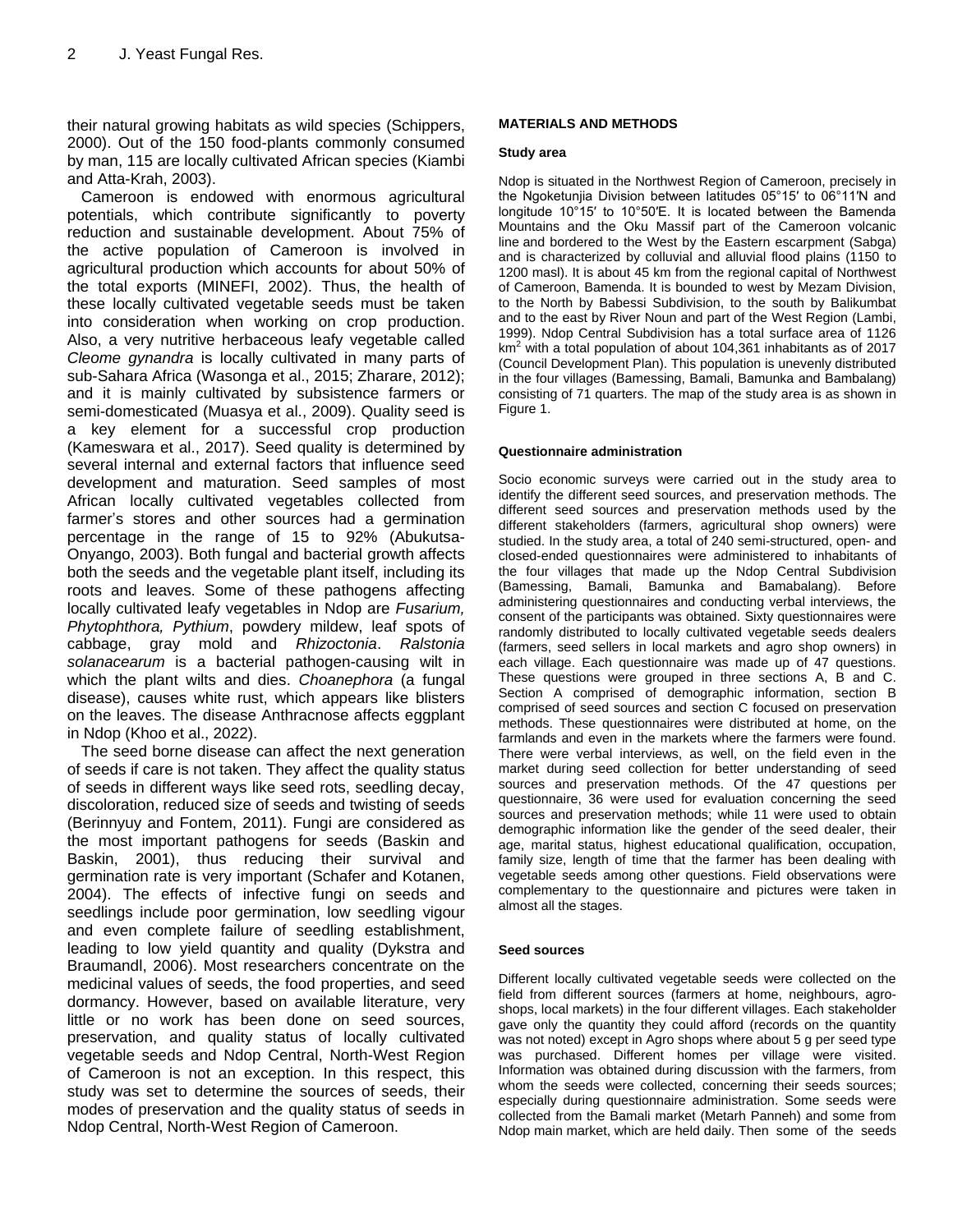

**Figure 1.** Map of Ndop showing the different villages. Source: Author's computation

like those of *Abelmochus esculentus* and *Solanum nigrum* were purchased from agricultural seed stores in Ndop town (Bamunka).

#### **Seed preservation**

With seed preservation, farmers were asked whether they preserve vegetable seeds or not. If they preserve, why do they preserve vegetable seeds? Is it to avoid contamination by pathogens? to ensure high viability? Or to ensure seed diversity, etc. Farmers were asked to list the different ways they used to preserve seeds. They were also asked which plant species they use for preservation, and which one is best for preserving the locally cultivated vegetable seeds.

#### **Identification of different pathogens that affect the seed quality**

An agar plate method, using Nutrient Agar (NA), was used for bacteria identification and Potato Dextrose Agar (PDA) for fungi identification.

#### **Bacteria identification**

To begin with bacterial identification, the NA was prepared according to an agar dilution method of Sharma and Trivedi (2002); and allowed to cool and solidify before the different vegetable seeds were plated into them. They were then transferred to an incubator where they were incubated at a temperature of 35.5°C for 24 h with alternating period of 12 h, with daylight and 12 h of darkness, for bacterial identification.

#### **Fungi isolation and identification**

For fungi identification, PDA medium was prepared where 9.8 g of PDA was weighed on a sensitive electronic scale balance and then poured into a conical flask containing 200 mL of distilled water according to the method of Sharma and Trivedi (2002).

The seeds were surface sterilized by immersing in 1% sodium hypochlorite (NaClOH) for 3 min, then in 70% alcohol for a minute and then rinsed in three changes of sterile distilled water for a minute each. The different seeds depending on their sizes were platted in different numbers in the Petri-dishes with the prepared PDA. After plating, the Petri-dishes were sealed with paraffin and incubated at 25°C for 7 days which is in line with Leslie and Summerell (2006).

After 7 days of incubation, wet mounts were made from the growth at the margins. Methylene blue was used in staining the slide and a cover slide was used to cover it before it was mounted and observed under the microscope with an eyepiece lens of 10x and objective lens of 40x magnifications. Upon observation, pictures of each different fungus were taken and used for identification. This identification process was followed by a subculturing process, which was aimed at getting pure cultures. Identification was according to Leslie and Summerell (2006).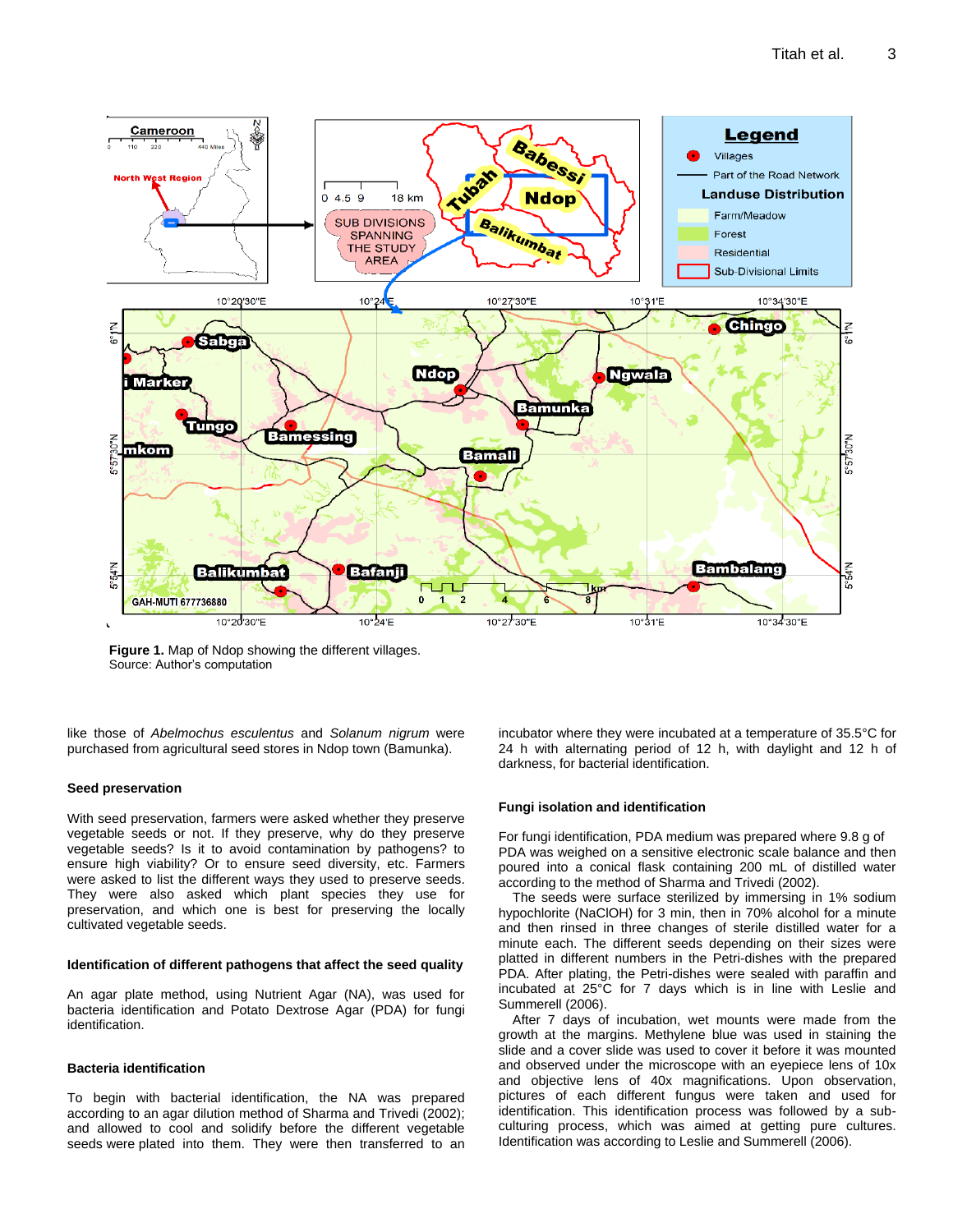

**Figure 2.** Sources and preservation of seeds of locally cultivated vegetables in Ndop Central Subdivision. Source: Author's computation

#### **Determination of viability of locally cultivated vegetable seeds in Ndop**

Two methods (blotter method and germination method) were used and the procedure was according to International Rules for Seed Testing Association (ISTA, 2001).

### **Data analysis**

Data obtained from the questionnaires was analyzed using descriptive statistics in Microsoft Excel 2019. Data collected on the seed sources and preservation methods was represented in tables and as bar charts.

## **RESULTS AND DISCUSSION**

### **Seed sources and preservation**

During this survey, it was observed that most of the seeds of locally cultivated vegetables in Ndop came from local growers, agricultural seed stores and local markets. Figure 2 demonstrates that 48% of the respondents indicated that the seeds they use came from local farmers and this represented the highest percentage in this study. On the other hand, the least source of seed was from the agro shops as only 15% of the respondents indicated agro shops as their source of seeds.

The high percentage (48%) was because the population of Ndop finds it easy to get seeds from the local farmers. This is in line with the results of Debruyne et al. (2018) who found out the various sources of seeds used by the farmers include agricultural shops that retail seeds to the farmers and farmers who keep their seeds for the next growing season.

It was also realized that most of the farmers in all the villages preserve their seeds in dry containers like calabashes, clay pots, bottles; which are the most preferred storage methods as indicated by 30% of the respondents, or in dry porous and well aerated bags, where they store seeds like okra, pumpkin, and okongobong. In some cases, they hang the bag containing the seeds of especially *S. nigrum*, *Amaranthus tricolor,* cowpea and Chinese cabbage on the ceiling in their external kitchen.

The second means of preservation was the use of chemicals as indicated by 25% of the famers. For example, chemicals like cypercot (some farmers even showed some of the remaining chemicals in a container) that they used in seed preservation. Fungicide like mancozeb 800 g/kg and wood ash were also mentioned as other chemicals used in preserving locally cultivated vegetable seeds in Ndop Central. Still as part of preservation, many farmers at home said hey preserved their seeds by preventing rats and cockroaches from defecating on them, or just running across, the exposed seeds. They reported that once a rat jumps across, or over, the seeds (especially the seeds of huckleberry) will not geminate. When asked how they managed to solve this problem; they said to avoid the problem, the farmer should be the first to jump over the seeds while saying "As I jump over this my seeds, any rat jumping over it after me will have no effect on the seeds".

Concerning the use of medicinal plants in seed preservation in Ndop, the following plants were listed to be used in seed preservation by 20% of the farmers: *Ocimum gratissimum, Aloe vera, Cupressus* species, *Capsicum annum* (pepper) and *Triumfetta annua* ("Nkwi"). From these, *O. gratissimum*, *A. vera* and *Cupressus* spp., were highly used to preserve seeds of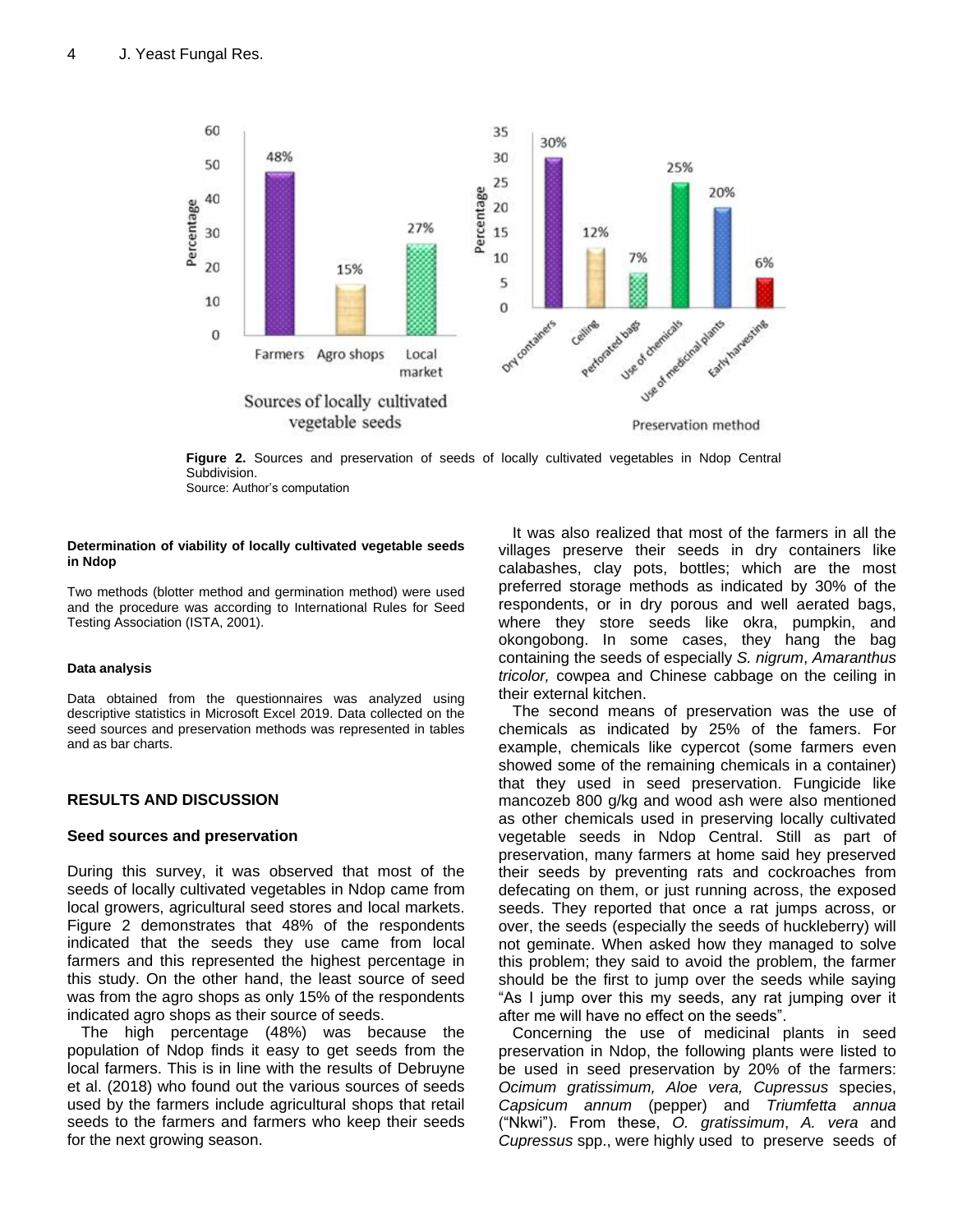

**Figure 3.** Plant species used in seed preservation. Source: Author's computation

|                               |  |  | Table 1. Seed-borne bacteria identified on locally cultivated vegetable seeds in the four villages of Ndop Central Subdivision of the |  |
|-------------------------------|--|--|---------------------------------------------------------------------------------------------------------------------------------------|--|
| Northwest Region of Cameroon. |  |  |                                                                                                                                       |  |

| <b>Species/cultivars</b>                   |  | <b>Gram positive</b> |     |   |     |   | <b>Gram negative</b> |                |   |     |
|--------------------------------------------|--|----------------------|-----|---|-----|---|----------------------|----------------|---|-----|
|                                            |  | <b>L&amp;S</b>       | L&C | s | S&C | C |                      | <b>L&amp;S</b> | S | S&C |
| Solanum nigrum (farmers at home)           |  |                      |     |   |     |   |                      |                |   |     |
| Solanum nigrum (from Agric. store)         |  |                      |     |   |     |   |                      |                |   |     |
| Amaranthus tricolor                        |  |                      |     |   |     |   |                      |                |   |     |
| Cucurbita moschata                         |  |                      |     |   |     |   |                      |                |   |     |
| Phaseolus spp.,                            |  |                      |     |   |     |   |                      |                |   |     |
| Telfairia occidentalis                     |  |                      |     |   |     |   |                      |                |   |     |
| Vernonia hymenolepis                       |  |                      |     |   |     |   |                      |                |   |     |
| Abelmoschus esculentus (from home)         |  |                      |     |   |     |   |                      |                |   |     |
| Abelmoschus esculentus (from Agric. shops) |  |                      |     |   |     |   |                      |                |   |     |
| Brassica rapa                              |  |                      |     |   |     |   |                      |                |   |     |

L= Long *bacillus* rods, S= short *bacillus* rods, C=*Coccobacillus* rods, L&S=long and short *bacillus* rods, S&C=short rods *bacillus* and *Coccobacillus*,  $\sqrt{ }$  = Presence of bacteria.

Source: Author's computation

locally cultivated vegetable seeds as indicated by 53% of the farmers; and the least used were *T. annua* and *C. annum* as indicated by just 10% of the farmers (Figure 3). The farmers mentioned the fact that if the seeds are not well preserved, they will be destroyed by pests like weevil, cockroaches and white ants, which will lead to low viability; and as a result, poor yield will be realized from the farm. Some said there will also be low seed diversity if there is no proper preservation.

## **Bacterial identification**

Gram positive short *Bacillus* rods and coccobacillus were identified on *S. nigrum* from farmers at home. Gram positive short *bacillus* rods was identified on *A.*

*esculentus* from farmers at home, Gram positive short bacillus rods and coccobacillus were identified on the seeds of *Cucurbita moschata*, Gram positive short bacillus rods were identified on the seeds of *Vernonia hymenolepis*. Gram positive coccobacillus was identified on the seeds of *Phaseolus* spp., and Gram-positive short bacillus rods were identified on the seeds of *Telfairia occidentalis* (Table 1).

These results are in accordance with the work of Leff and Fierer (2013) who found various bacteria communities associated with surfaces of fresh fruits and vegetables*.* It was realized that only the seeds of *A. tricolor* and *Brassica rapa* contain Gram negative bacteria; whereas *A. tricolor* contained Gram negative short bacillus rods and coccobacilli and *B. rapa* had Gram negative long and short bacillus rods.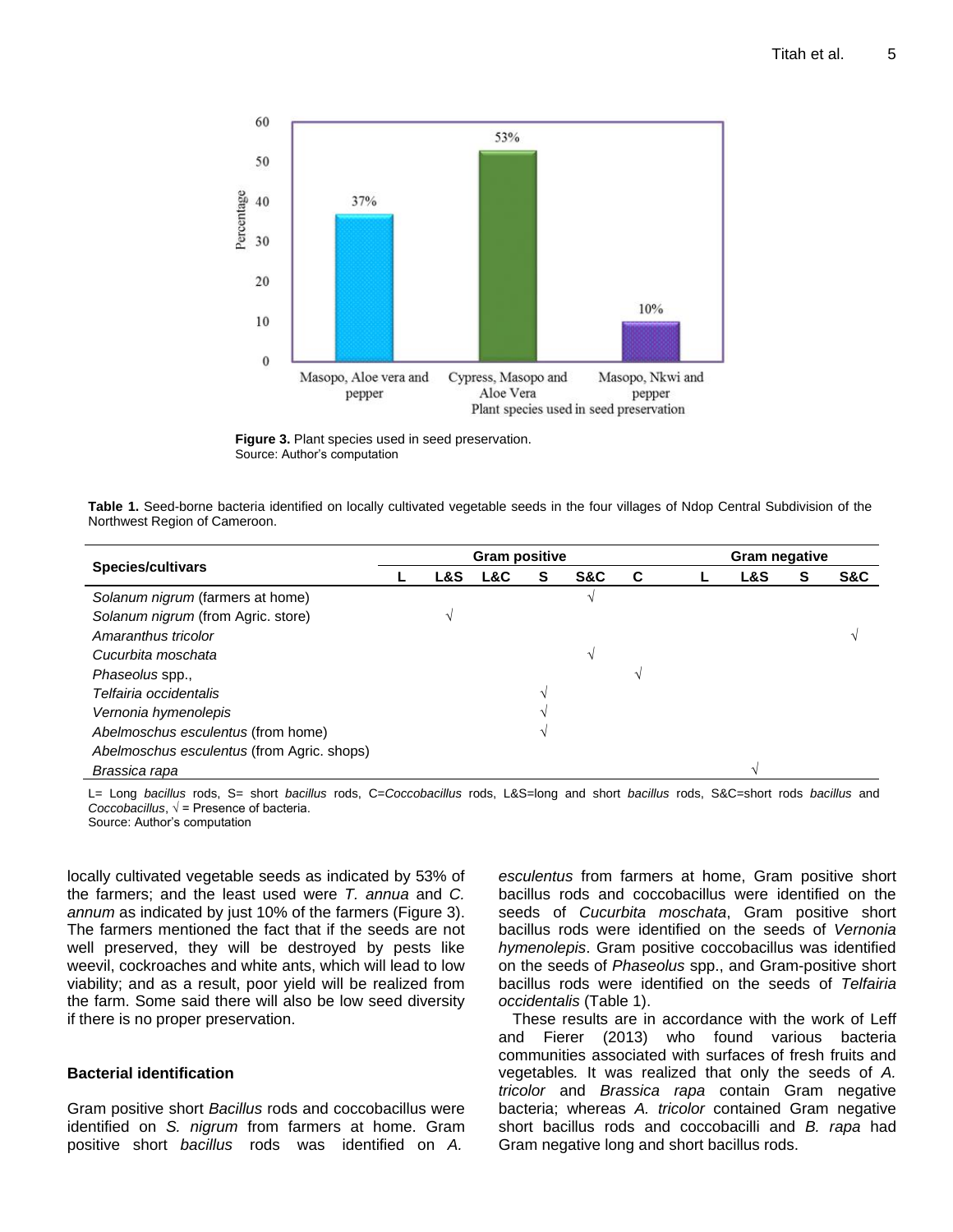| Table 2. Fungi identified on the seeds of locally cultivated vegetable seeds in Ndop Central Subdivision. |  |  |
|-----------------------------------------------------------------------------------------------------------|--|--|
|-----------------------------------------------------------------------------------------------------------|--|--|

| Seed fungi                                                   | <b>Common names of locally</b><br>cultivated vegetable | <b>Scientific names of locally</b><br>cultivated vegetables seeds |  |  |
|--------------------------------------------------------------|--------------------------------------------------------|-------------------------------------------------------------------|--|--|
| Fusarium spp. Link.; Saccharomyces cerevisiae Gasperini      | Green                                                  | Amaranthus tricolor L.                                            |  |  |
| Rhizopus stolonifer (Ehrenb.) Vuill                          | Okongobong                                             | <i>Telfairia occidentalis</i> Hook f.                             |  |  |
| Fusarium oxysporum Schitdl.                                  | Sweet bitter leaf                                      | Vernonia hymenolepis L.                                           |  |  |
| Fusarium spp. Link.; Penicillium digitatum (Pers.) Sacc.     | Chinese cabbage                                        | Brassica rapa L.                                                  |  |  |
| Rhizopus stolonifer (Ehrenb.) Vuill                          | Pumpkin                                                | Curcubita moschata Poir                                           |  |  |
| Aspergillus spp. Micheli; Fusarium sp. Link.                 | Okra seeds from agric store                            | Abelmoschus esculentus L.                                         |  |  |
| Aspergillus niger Tiegh.; Saccharomyces cerevisiae Gasperini | Okra seeds from homes                                  | Abelmoschus esculentus L.                                         |  |  |
| Aspergillus niger van Tieghem                                | Huckleberry from farmers at home                       | Solanum nigrum L.                                                 |  |  |
| Saccharomyces cerevisiae Gasperini; Aspergillus niger Tiegh. | Huckleberry from agro-shops                            | Solanum nigrum L.                                                 |  |  |
| Fusarium oxysporium Schitdl.                                 | Cow pea                                                | Phaseolus spp, L.                                                 |  |  |

Source: Author's computation

## **Fungi**

Fungi were observed after incubation for seven days in the laboratory, all the seeds showed fungal growth although the seeds of okra from agricultural shops showed very little trace of fungi on them. The seeds with the least growth of fungi after *A. esculentus* from agricultural shops were the seeds of *S. nigrum* from agricultural shops. This was followed by the seeds of *A. tricolor*, which equally showed a small growth of fungi. Cowpea and *T. occidentalis* showed the highest growth of fungi which appeared dark in colour and highly concentrated. Finally, other seeds like those of pumpkin, Chinese cabbage and those of sweet bitter leaf were molded, and appeared whitish or slightly yellow in colour. *Fusarium* spp*., S. cerevisiae,* was identified on the seeds of *A. tricolor* (Table 2).

These results are in line with the work of Hamim et al. (2014) who carried out test on seed borne infection and germination of seeds of seven vegetables viz. amaranth, red amaranth, spinach, okra, cucumber, tomato and eggplant. Eleven fungi species were detected: *Alternaria* species, *Aspergillus flavus*, *Aspergillus niger*, *Phomopsis vexans, Curvularia* species, *Fusarium* spp., *Penicillium*  species, *Rhizopus* species, *Colletotrichum dematium*, *Macrophomina phaseolina* and *Cladosporium* species. Six fungi were detected in amaranth, six fungi in red amaranth, four fungi in spinach, six fungi in okra, four fungi in cucumber, four fungi in tomato and five fungi in eggplant seeds. On *Solanum nigrum* from agricultural shops, *S. cerevisiae* and *A. niger* were identified. This concurs with the work of Tsopmbeng and Fomengia (2015), who carried out research on fungi associated with seeds of Huckleberry (*S. nigrum*) grown in the Western Highlands of Cameroon. *Fusarium oxysporum* was also identified on cowpea seeds. This result is in line with the work of Assunção et al. (2003) who carried out an experiment in field microplots to evaluate the influence of *Fusarium* wilt intensity on cowpea yield losses.

Pumpkin seeds had mold fungus on them. This result is similar to that of Weidenbörner (2001) who carried out 75 surface disinfected and 75 non-disinfected Austrian pumpkin seeds. *A. esculentus* seeds from agricultural shops contained *Aspergillus* and *Fusarium* spp. This result matches with the work of Kibria et al. (2015) who carried out work on the management of seed-borne fungal pathogens of okra collected from seed companies in India. *A. esculentus* collected from homes contain *A. niger.* This result is consistent with the work of Jalander and Gachande (2012) who found out that culture filtrates of *A. niger* caused reduction in seed germination and root and shoot elongation, when the filtrate of *A. niger* was found to be inhibitory.

## **Seed viability**

For the blotter method, *B. rapa* showed the highest germination percent of 87.78% and the 2nd and 3rd were *S. nigrum* from farmers at home and *S. nigrum* from agricultural shops while the least germination was observed for *T. occidentalis* with 0% germination. For the germination method, the highest percentage of germination was recorded from *A. esculentus* from agricultural shops (77.78%) followed by *Phaseolus*  species, (75.55%); and least percentage germination was recorded from *Amaranthus tricolor* (Table 3)*.*

It can therefore be seen that the viability of the various locally cultivated vegetable seeds was very low as seed deterioration can also arise from poor storage conditions. This result is comparable with the work of Hamim et al. (2014). The highest total seed borne fungal infection was found in okra (26.75%), while the lowest was found in cucumber (13.50%). The highest percent germination was recorded in cucumber (87%), while the lowest was in okra (49.5%). Maximum germination failure was recorded in okra (50.5%) and the lowest was recorded in cucumber (13%). Maximum normal seedlings were recorded in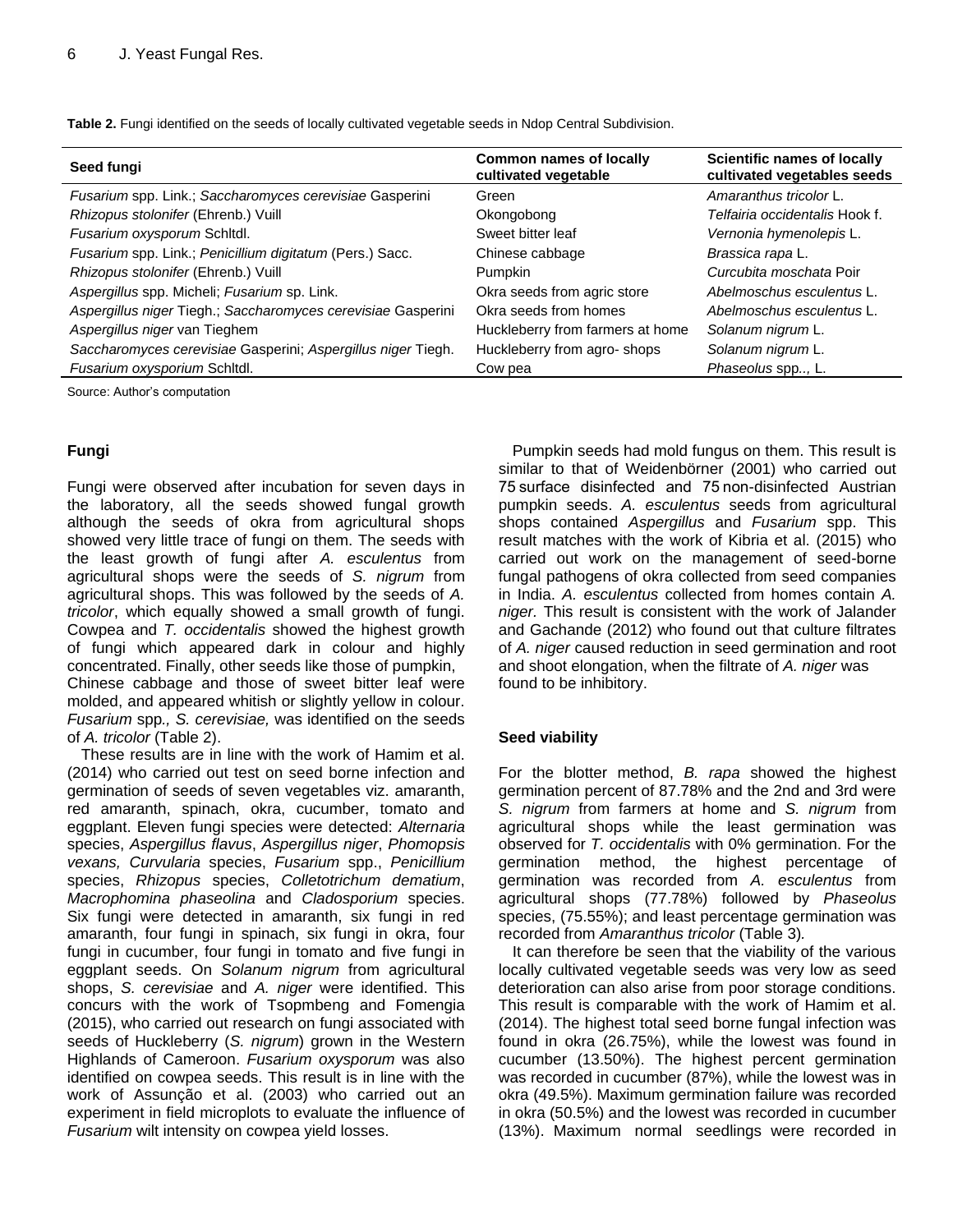**Table 3.** Viability and seedling mortality of some locally cultivated vegetable seeds in the four villages of Ndop Central Subdivision, Northwest Region of Cameroon.

|                                          |                               | % Germination                     | % Seedling mortality |          |          |                 |
|------------------------------------------|-------------------------------|-----------------------------------|----------------------|----------|----------|-----------------|
| Species/cultivar                         | 1st Test<br>blotter<br>method | 2nd Test<br>germination<br>method | <b>Decrease</b>      | 1st Test | 2nd Test | <b>Increase</b> |
| Solanum nigrum                           | 56.67                         | 2.33                              | 54.34                | 67.47    | 95.66    | 28.19           |
| Solanum nigrum (from Agric. shop)        | 41.11                         | 4.33                              | 36.78                | 58.89    | 97.67    | 38.78           |
| Amaranthus tricolor                      | 2.22                          | 0.00                              | 2.22                 | 97.78    | 100.00   | 2.22            |
| Cucurbita moschata                       | 6.67                          | 4.44                              | 2.23                 | 93.33    | 55.56    | N/A             |
| Phaseolus spp                            | 6.67                          | 75.55                             | N/A                  | 93.33    | 24.44    | N/A             |
| Telfairia occidentalis                   | 0.00                          | 0.00                              | 0.00                 | 100.00   | 100.00   | 0.00            |
| Vernonia hymenolepis                     | 15.56                         | 5.66                              | 9.90                 | 84.44    | 94.67    | 10.23           |
| Abelmoschus esculentus                   | 33.33                         | 31.11                             | 2.22                 | 66.67    | 22.22    | N/A             |
| Abelmoschus esculentus (from Agric shop) | 1.67                          | 77.78                             | N/A                  | 98.33    | 66.66    | N/A             |
| Brassica rapa                            | 87.78                         | 3.67                              | 84.11                | 13.92    | 97.33    | 83.41           |

N/A= Not Applicable.

Source: Author's computation

cucumber (77%) and the minimum was in okra (45%). The highest number of abnormal seedlings was found in okra (4%) and lowest in eggplant (2%). The highest number of diseased seedlings was found in okra (9%) and lowest in cucumber (2%). Maximum numbers of dead seeds were found in red amaranth (48%), while lowest in cucumber (18%).

## **Conclusion**

The bacterial and fungal species identified in this study could be regarded as the causative agents of the diseases affecting locally cultivated vegetable seeds in the Ndop Central Subdivision. Results obtained indicate the need for an emerging suitable management strategy to control and eradicate seed borne diseases caused by bacteria and fungi. The high nature of the values of percentage of seed mortality of the locally cultivated vegetable seeds is a call for concern regarding the sources of seeds and the preservation methods. The blotter and germination methods gave a low viability of locally cultivated vegetable seeds. Hence, there is need for seed quality status check and handling before planting.

## **CONFLICT OF INTERESTS**

The authors have not declared any conflict of interests.

## **ACKNOWLEDGEMENT**

The authors are thankful to the Life Sciences Laboratory,

Faculty of Science in the University of Buea, where the laboratory work was done.

#### **REFERENCES**

- Abukutsa-Onyango MO (2003). Diversity of cultivated African Leafy vegetables in three communities in Western Kenya*.* African Journal of Food, Agriculture, Nutrition and Development 7(3)1-13.
- Assunção IP, Michereff SJ, Mizubuti ESG, Brommonschenkel SH (2003). Influence of Fusarium Wilt Intensity on cow pea yield. Fitopatologia Brasileira 28:615-619
- Baskin CC, Baskin JM (2001). Seeds: Ecology, Biogeography, and Evolution of Dormancy and Germination. Academic Press, San Diego, p. 666.
- Berinnyuy JE, Fontem DA (2011). Evaluating post-harvest opportunities and constraints to utilization and market of African vegetables Cameroon. African Journal of Food, Agriculture, Nutrition and Development 11(2)1-17.
- Debruyne S, Ruiz-González A, Artiles-Ortega E, Ampe B, Van Den Broeck W, De Keyser E, Vandaele L, Goossens K, Fievez V (2018). Supplementing goats with coconut medium chain fatty acids in early life influences growth and rumen papillae development until 4 months after supplementation but effects on *in vitro* methane emissions and the rumen microbiota are transient. Journal of Animal Sciences 96(5):1978-1995.
- Dykstra PR, Braumandl TF (2006). Historic influence of the mountain pine beetle on stand dynamics in Canadas rocky mountain parks. Mountain Pine Beetle Initiative Working Paper Pacific Forestry Centre 89 pp.
- Hamim I, Mohanto DC, Sarker MA, Ali MA (2014). Effect of seed borne pathogens on germination of some vegetable seeds. Journal of Phytopathology and Pest management 1(1):34-51.
- International Rules for Seed Testing Association (ISTA) (2001). International Rules for Seed Testing. Rules Amendments. Seed Science and Technology 29:1-127.
- Jalander V, Gachande BD (2012). Effects of aqueous leaf extracts of Datura sp against two plant pathogenic fungi. International Journal of Food Agriculture and Veterinary Sciences 2(3):131-134.
- Kameswara RN, Dulloo ME, Engels JMM (2017). A review of factors that influence the production of quality seed for long-term conservation in genebanks. Genetic Resources and Crop Evolution 64:1061-1074.